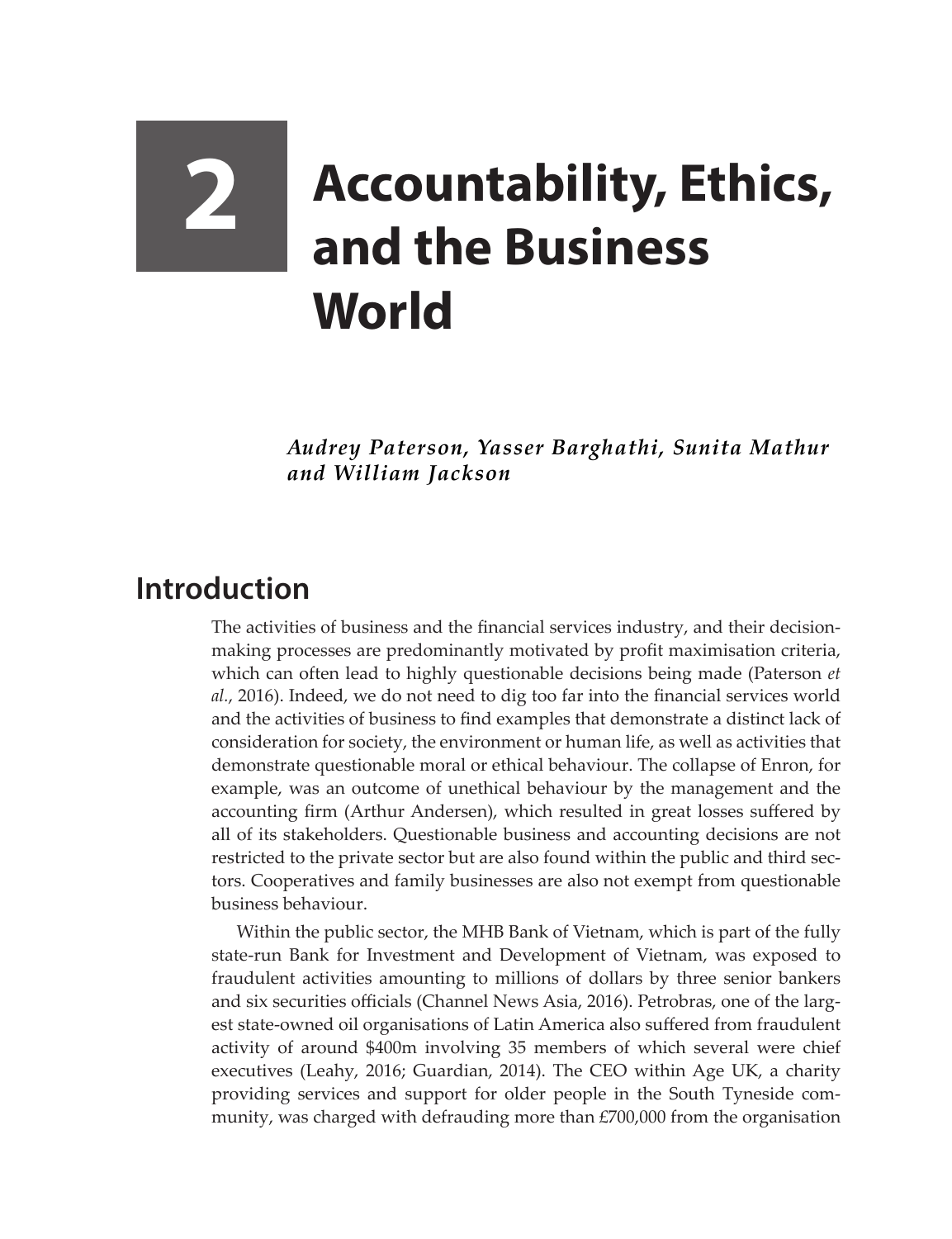(Cooney, 2015). The Co-operative Bank in the UK has been involved in a series of scandals including alleged drug-taking by former chairman Paul Flowers (Goodway, 2013). Family businesses, despite being run with a more hands-on and inclusive management style are also vulnerable to fraud. For example, Parmalat suffered four decades of fraudulent activity by Calisto Tanzi which ultimately led to its collapse (Guardian, 2004). Such scandals have led to growing demand for accountability across all sectors. Indeed, calls for these organisations to be held accountable for their actions, and for policies to be adopted to help prevent unethical actions that affect a wide range of stakeholders, feature highly in the media.

The concepts of ethics and social accountability have grown considerably in recent years in both the educational and professional contexts. This can be attributed to philosophers and scholars within accounting and finance successfully connecting ethical theory to real world problems (Paterson *et al.*, 2016). Within this chapter, we introduce you to two interrelated concepts: social accountability and ethics and their importance to everyday life. We begin by first considering what accountability and business ethics are and why they is important. Following this we introduce a discussion on the codes of conduct that facilitate social ethics and accountability. The chapter includes examples of important issues that require careful reflection and consideration when determining approaches to business activity and ensuring professional integrity. This is followed with a discussion on the limitations of ethics and codes of conduct.

## **Accountability concepts and relationships**

Accountability, according to Bovens (2010), is a term that could embrace more than one meaning depending on the context in which it is used. A simple definition of accountability is taking, or being assigned, responsibility for something that you have done, or something you are supposed to do. From an ethics perspective, accountability is answerability, blameworthiness, liability, and the expectation of account-giving for one's actions. According to Day and Klein (1987), accountability is expected to be perceived differently in different contexts since it is a social and political process; they believe that accountability is mainly concerned about the definition of a certain type of conduct and how it is assessed. Sinclair (1995) stressed the importance of language in shaping accountability understanding. For example, an auditor views accountability as a financial matter, whereas a politician sees accountability as a political issue.

Accountability is arguably something that everyone should respect. It is a 'gold' concept that everyone agrees with and it is widely used in political discourse since it implies transparency and trustworthiness. However, it is also an 'elusive concept' that can mean different things to different people (Bovens, 2007). Laughlin (1990) justifies the linkage between finance and accountability